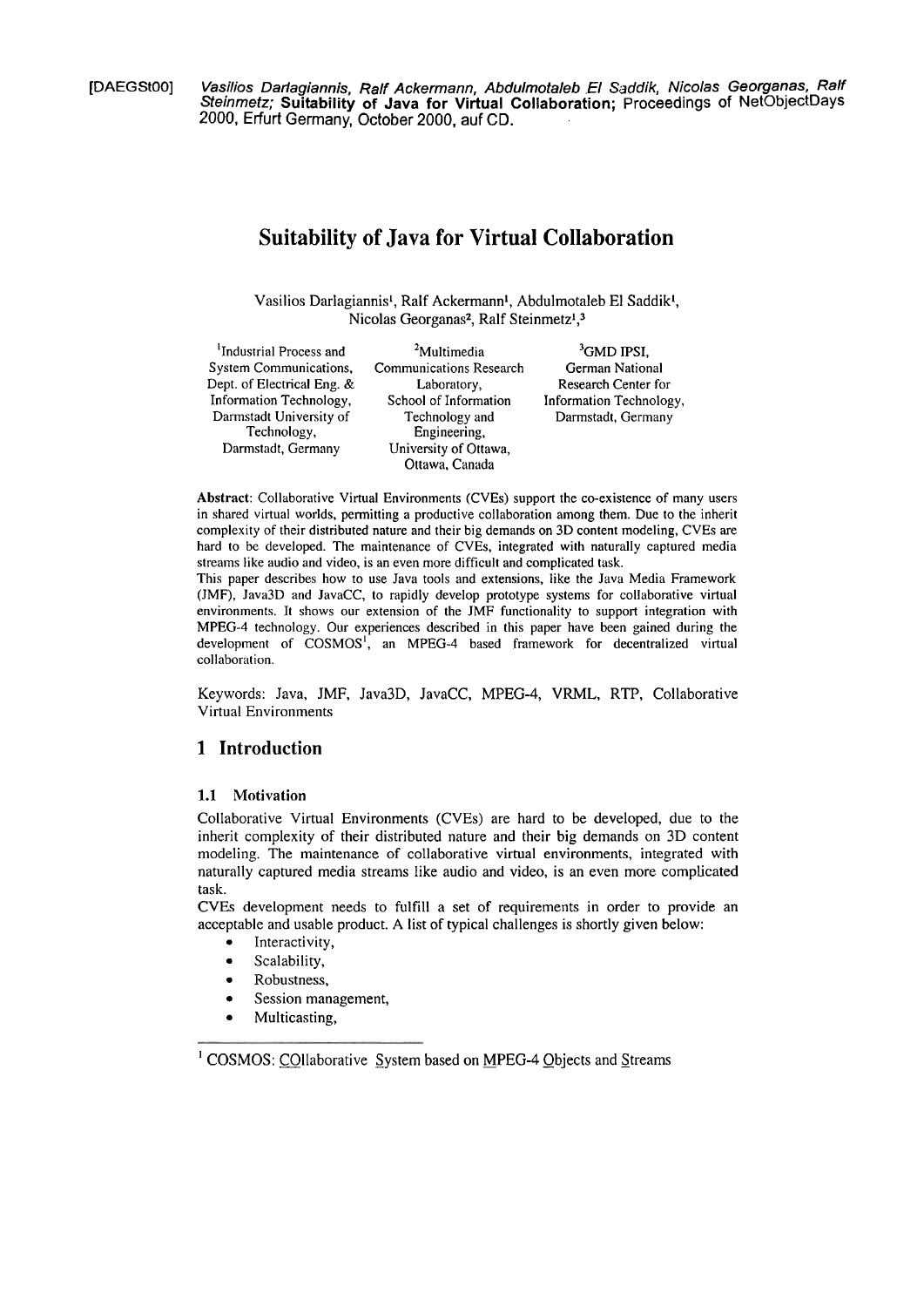- $\bullet$ Data consistency,
- Media encoding,
- 3D content modeling and
- Fast rendering, integrating media streams into the 3D content.

In addition, although fast development of a system is not always a requirement, it is definitely a desired goal.

Obviously the implementation and the integration of the above requirements are highly time-consuming and complicated tasks. Thus, at least a partly support by the programrning language and additional tools is definitely desirable. Such tools will be shown in the following section.

Java, the state-of-the-art programming language, provides a set of tools and extensions to its core platform, like Java Media Framework (JMF). Java 3D and JavaCC, to enable the development of advanced applications and systems.

The purpose of this paper is to describe how to use Java extensions and tools to rapidly develop prototype systems for CVEs. In addition, since the proposed ideas have already been implemented in COSMOS [2] - an MPEG-4 [7] based framework for decentralized virtual collaboration - we refer to MPEG-4 concepts to justify design goals and solutions.

### **1.2 Base Programming Components**

The Java3D **API** [15] is used for writing stand-alone 3D graphics applications or Web-based 3D applets. It offers developers high-level constructs for creating and manipulating 3D geometry and tools for describing the structures used in rendering that geometry. Additionally, it compromises basic functionality for defining objects behavior, animation, as well as user interaction with a scene. Application developers can easily describe very large virtual worlds, which, in turn, are efficiently rendered by the Java3D rendering engine.

The JMF API [I41 enables the display, capture, encoding, decoding and streaming of multirnedia data in Java technology-based applications and applets. As a standard extension to the Java platform, it delivers the ease-of-development and cross-platform benefits of the Java programming environment incorporating media data such as audio and video into their applets and applications. The **API** specifies a unified architecture, messaging protocol and programming interface for playback, capture and conferencing of compressed streaming and stored timed media including audio and video across all Java cornpatible platforrns. In addition, JMF provides an API for the RTP (Real-time Transmission Protocol) transport protocol, which is appropriate for transmission of real time media.

Java Compiler Compiler (JavaCC) [16] is a Java Parser generator written in Java. It takes a language described in a special format as input and it produces pure Java code. JavaCC generates top-down (recursive descent) parsers as opposed to the bottom-up ones generated by  $YACC<sup>2</sup>$ -like tools. This allows the use of more general grammars.

 $2$  Yet Another Compiler Compiler (YACC). A similar tool that produces C code.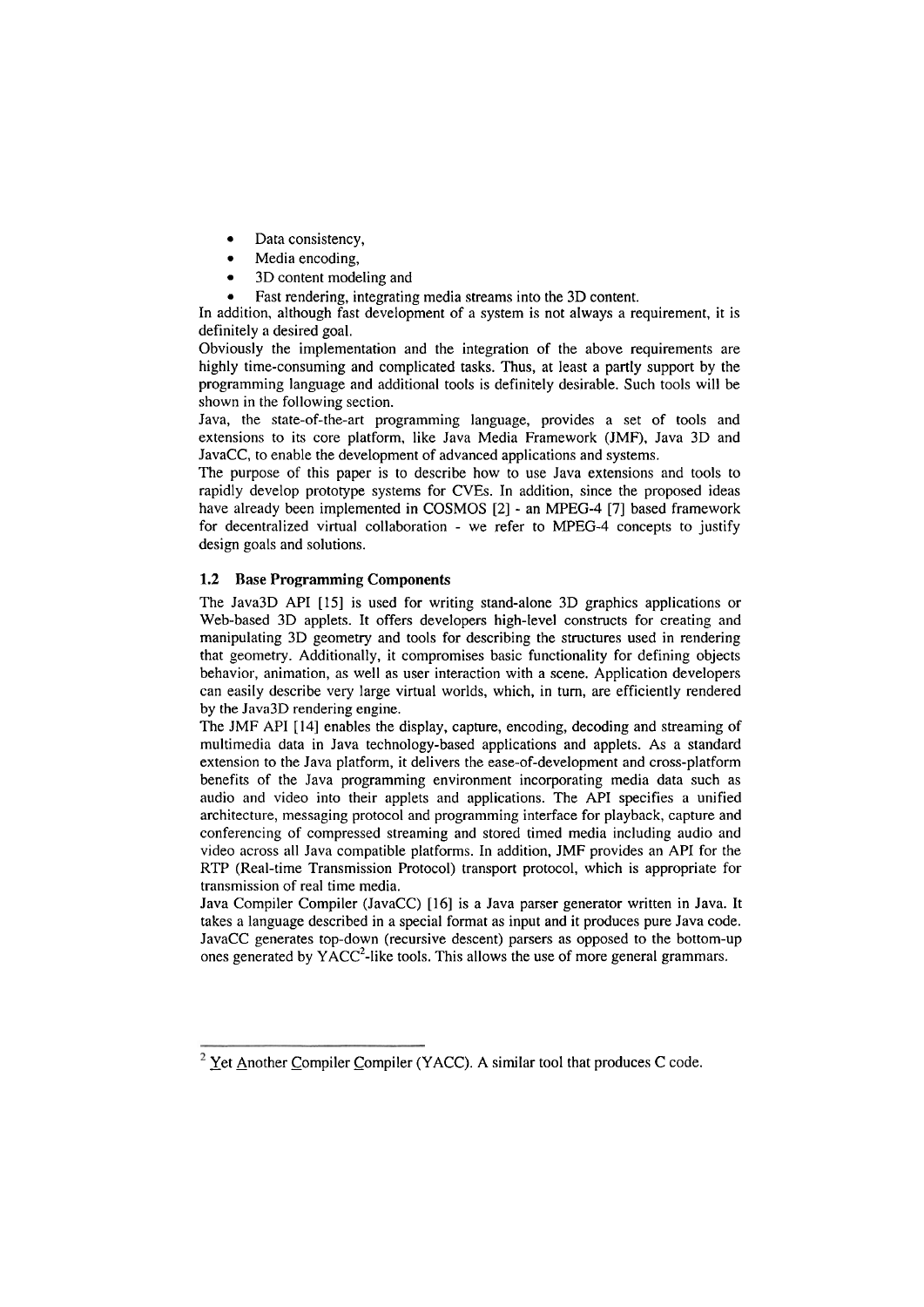## **2 Content Modeling and Event Handling**

VRML [SI is still the most popular format used to describe the 3D content of a virtual environment. Recently, the acceptance of MPEG-4 BFS (BInary Format for Scene) [7] has been increased, since it allows a more powerful set of functionality on the 3D content. Two of the most important improvernents are the ability to compress the size of the data needed to describe the environrnent, as well as to stream the content and its updates.

Having the ability to handle content described in any of the above forrnats (VRML and MPEG-4 BIFS) is considered to be very useful for a System. The Java3D **API**  provides the concept of a loader, to achieve the "translation" of the content. described in a suitable format for Storage or streaming, into Java3D objects and to enable their rendering. Although a number of VRML loaders are publicly available, there is no MPEG-4 BIFS one, yet. COSMOS [2] provides a first prototype, which is not yet publicly available though.

Because of the many possibilities the content can be described, and the rendering can be achieved (using e.g. other rneans than the Java3D API), a loose coupling between the internal rnodeling structure, the Java3D API and the loaders has been agreed upon in our concept. Fig. 1 shows the proposed architecture for achieving that goal.



**Fig. 1. Content modeling architecture** 

A basic object in the architecture is the Node, which is a base abstract class that models the notion of a VRML or MPEG-4 BIFS node. Example derived classes are the MovieTexture, IndexedFaceSet or Box. Those classes encapsulate the Java3D and JMF related objects, which are the JMMovieTexture, JMIndexedFaceSet or JMBox,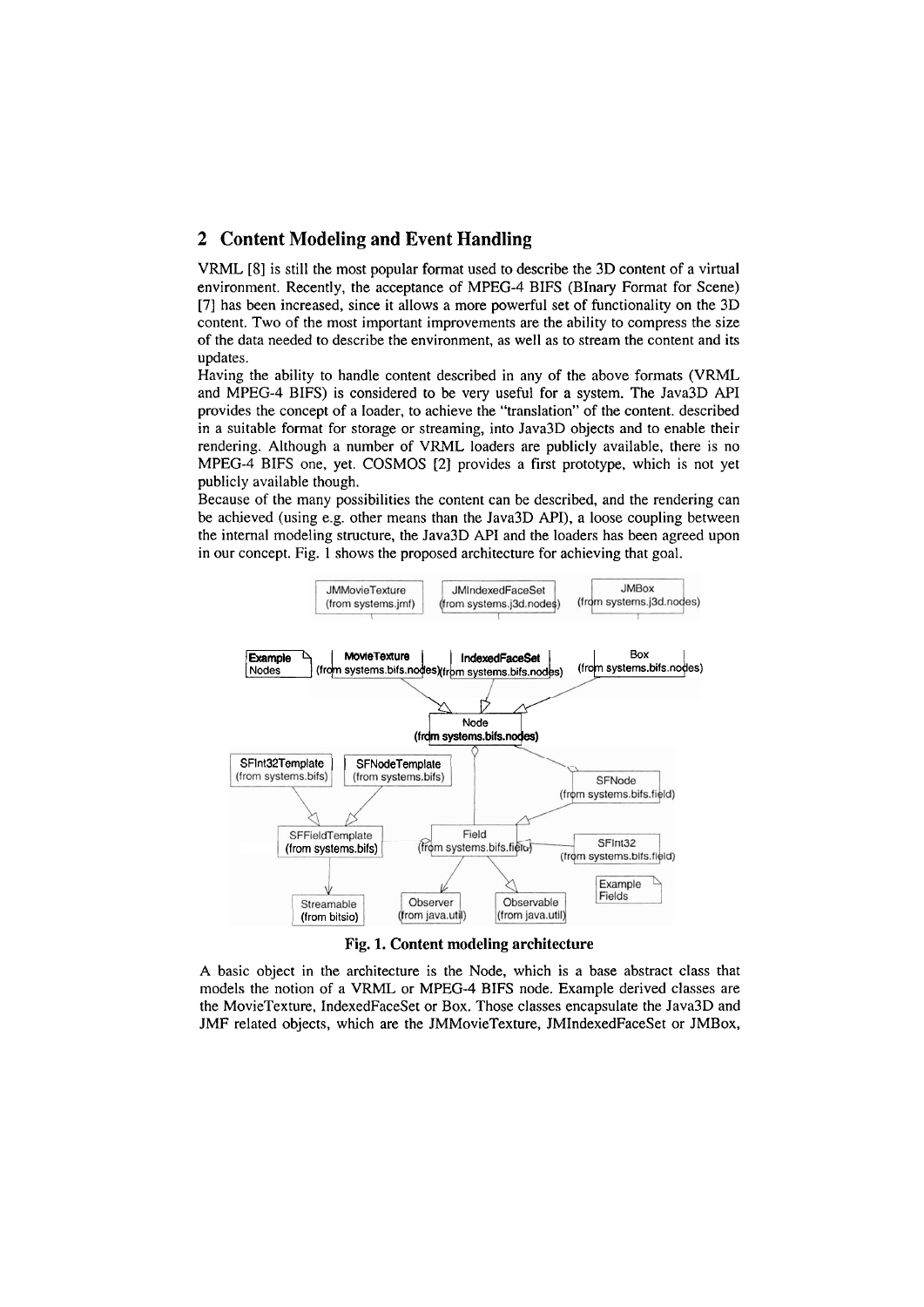respectively<sup>3</sup>. Those objects hide Java3D and JMF details. The Node object has a set of fields, depending on the specific class of the derived node, which are modeled with the Field base class. Instances of the Field abstract class are, for example, the SFNode and SFInt32. While those classes are designed to hold information for the internal model structure, they are not appropriate to encode or decode the information, for example, in the MPEG-4 BIFS format. For this operation, there is another abstract class, called SFFieldTemplate, which implements the Streamable interface. Derived classes are the SFNodeTemplate to encodeldecode nodes, the SFInt32Template for the SFInt32 fields, etc. Java reflection is used to handle the big number of nodes and fields, in an efficient way.

As it has already been mentioned, VRML is currently the most popular format used for describing 3D content. VRML is text-based, in contrast to MPEG-4 BIFS, which uses a binary encoding format. For this reason, a parser is required to extract the information from the text description of the VRML file into Java3D objects, which are appropriate for rendering. JavaCC has been used for the implementation of the VRML parser. The specifications of the VRML parser has been described in special format, appropriate for the JavaCC. This format permits the inclusion of Java functions and statements into the rules of the parser. JavaCC translates the mixed Set of parser rules and Java statements into pure Java code. This way, it is a straightforward procedure to integrate the parser with the rest of the System. The parser is associated with the VRML loader, a class derived from the abstract Java3D loader.

Both VRML and MPEG-4 BIFS use the notion of ROUTEs to describe events in the virtual environments. A ROUTE is an association between two fields of the same type. The first field of the association is the source of the event and the second is the destination. Whenever the value of the first changes, the second is updated accordingly. The observer pattern [4] is fitting perfectly in the implementation of the ROUTEs. Every field can be both the Observable object, as well as the implementation of the Observer interface. Whenever a ROUTE exists, the destination field is being added in the list of the Observers of the source field. This way, a straightforward implementation is possible.

### **3 Extending JMF**

Currently, the implemented JMF RTP supports transmission of audio and video streams only. But, in the development of CVEs, User interactivity transmission is of the highest importance to enable collaboration. User interactivity, like navigation into the shared world, can be encoded in BIFS-command streams. Moreover, JMF RTP is implemented using UDP. Although this is a good solution for audio and video transmission (compared to a TCP-based one), its lack of reliability is inappropriate for user interactivity transmission, where every action must be sent to every participant and should definitely be received. Finally, JMF supports video rendering in "traditional" rectangular frames only. This forbids a smooth integration of naturally captured videos into the 3D virtual worlds. From the above, it is concluded that - JMF

 $3$  The number of implemented nodes is much bigger.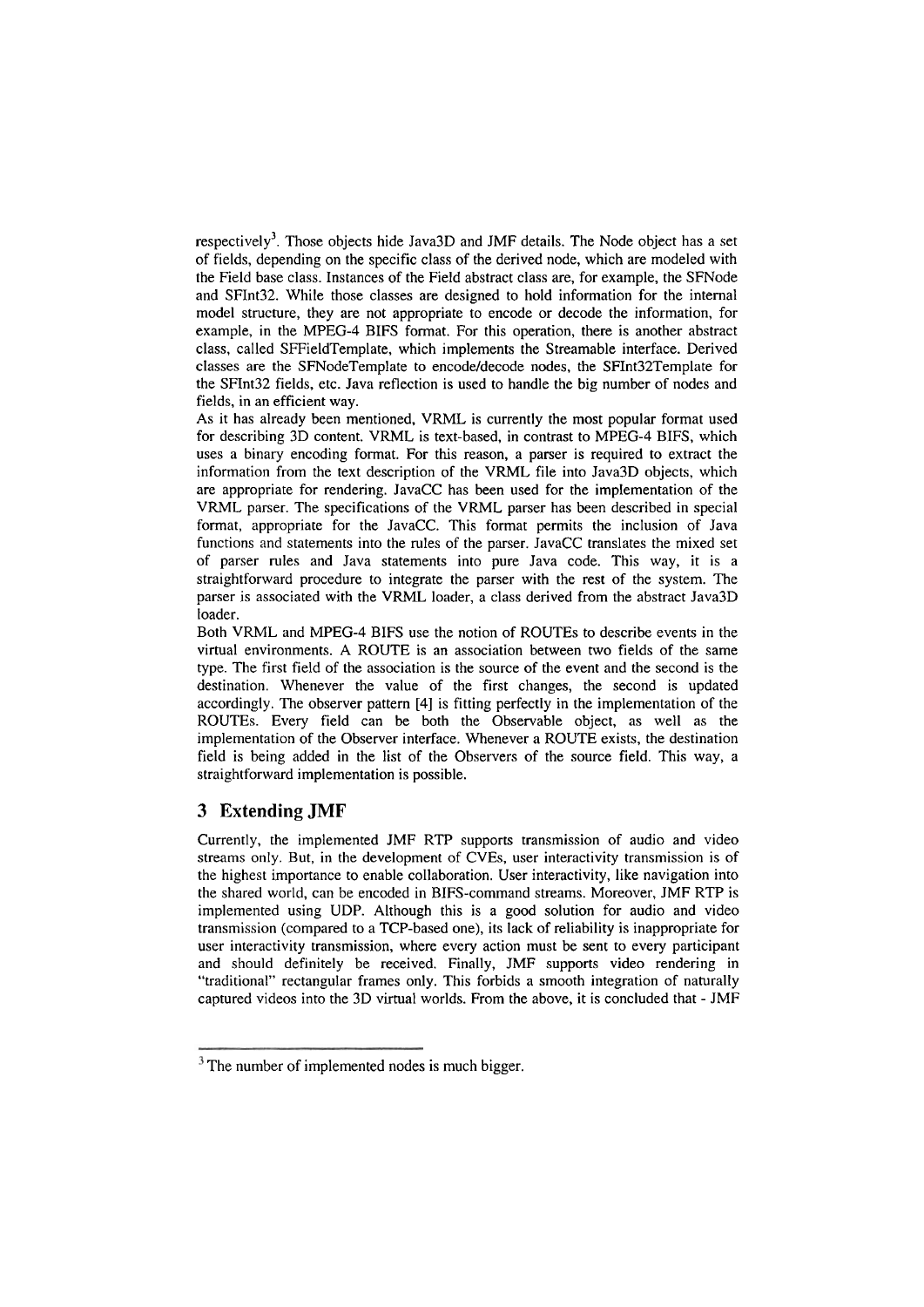although it is very powerful - still misses some important characteristics to sufficiently support CVEs' implementation.

After an inspection of the missing features and characteristics we extended JMF capabilities in three ways to support:

- Transmission of MPEG-4 BiFS streams using JMF RTP,
- $\bullet$ Reliable RTP multicasting and
- Video rendering on the surfaces of 3D objects

Fig. 2 shows the extended JMF RTP architecture, using a UML class diagram. Only the most important objects of the architecture are shown, to improve the readability of the figure. Only the sender part is shown. The receiver one has been designed similarly.



#### **Fig. 2. Extended JMF RTP architecture**

JMF can be extended to transmit MPEG-4 BiFS streams. For this reason, it is necessary to add a new PlugIn in the JMF registry; a specific Packetizer to handle the packetization of MPEG-4 BIFS streams into RTP packets. The introduced Packetizer accepts the "bifs" Format as Input and the "bifslrtp" (BIFS over RTP) as output. The Packetizer implements the Codec interface and is inserted in the Processor object that will handle this task (implemented by BifsPHandler, a Processor instance specialized for the BLFS streams). The Processor is created to handle the output of BifsDataSource. BifsDataSource, which extends PushBufferDataSource, encapsulates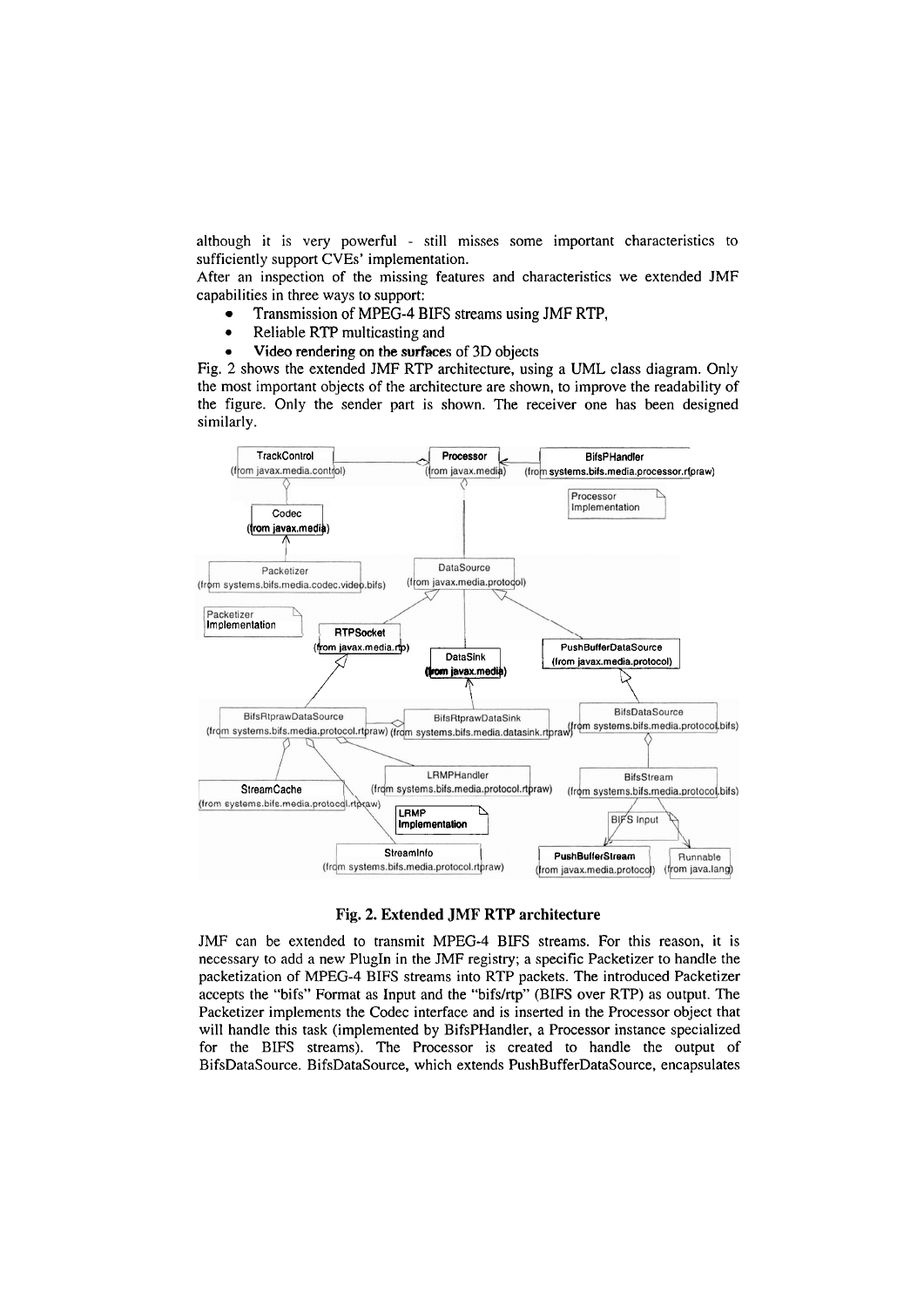a BifsStream object. BifsStream is the object that provides the Processor with the data to be processed (packetized). Following the JMF model, the output of the processor can be obtained from an implementation class of the DataSink interface. BifsRtprawDataSink, which implements the aforementioned interface, encapsulates an extension of the RTPSocket, the BifsRtprawDataSource. This object handles the transmission of the BIFS with the RTP protocol. It encapsulates the LRMPHandler, which is a modified implementation of the LRMP protocol  $[10]$ , to support reliable multicast delivery. LRMPHandler uses the RTCP Application packets to acknowledge the reception of the RTP packets (negative acknowledgement). StreamCache is a cache that stores the latest transmitted packages, in case a retransmission will be requested. StreamInfo stores the information, which is related to the status of each specific stream.

Fig. 3 shows the proposed solution for integrating video stream rendering on the surfaces of 3D objects. From the 3D modeling point of view, both the VRML and MPEG-4 BIFS specify that the MovieTexture node is responsible for defining the URL that points to the video that it is to be rendered on the surface of a geometry node. The MovieTexture node is a child of the Appearance node. From the implementation point of view, Java 3D provides an equivalent Appearance node to handle the appearance of a geometry node. The Appearance node encapsulates the Texture of the geometry node. In order to render video frames into the 3D object, the decoded video frame is processed from the VideoOn3DRenderer to transform it from the content of a Buffer object to the content of a Bufferedimage, suitable to be rendered on the surface of the 3D object. This task is periodically repeated and gives the same feeling as a normal video display. It should be mentioned that VideoOn3DRenderer should replace the default renderer of the Processor, in the initialization phase of the MovieTexture node.



**Fig. 3. Rendering video on 3D objects** 

### **4 A Case Study**

The experiences described in this paper have been gained during the development of COSMOS [2]. COSMOS is an object-oriented framework that augments the rapid development of collaborative applications. It is developed using the aforementioned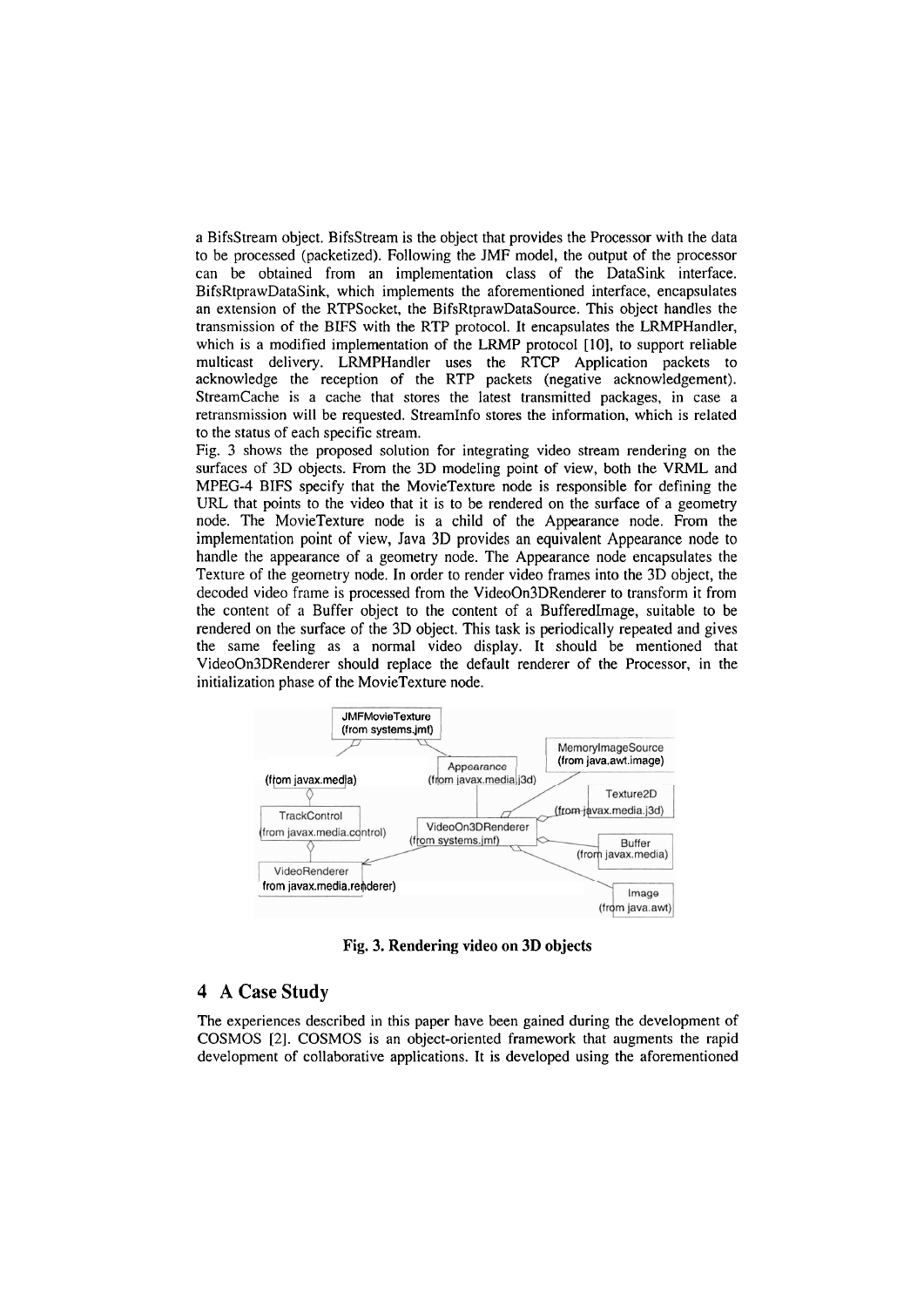software technology. In addition to the already described characteristics, COSMOS provides an implernentation of the MPEG-4 DMIF (Delivery Multimedia Lntegration Framework) to handle the establishment and release of the communication sessions, for multicast scenarios. Also, an MPEG-4 Browser is an application that demonstrates COSMOS' capabilities. **A** screenshot of the browser is given in Fig. 4.

In this screen-shot, we demonstrate the rendering of a video stream in the surface of a 3D object. User collaboration is achieved by sharing the same content among different users. Their presence, as well as their interaction with the content of the shared world is denoted with avatars and their movements. DMIF handles the establishment or release of new streams while new users enter or leave from the shared world, dynamically.

COSMOS is capable of handling many users concurrently. Its decentralized architecture makes it a highly scalable system.



**Fig.** 4. **MPEG-4** Browser screen-shot

# **5 Conclusions**

CVEs' development is a very complicated task. International standards, like VRML and MPEG-4, define the specifications for providing interoperability among implementations. But still, implementation issues and hard to solve problems always arise in complicated multi-user multimedia Systems. Wise choice of the implementation programming language can save a lot of work.

Java is a very powerful language that enables fast development of complicated systems. The language is consisted of a core part with the basic functionality and a set of extensions to handle special requirements. JMF is one of them and it provides a framework for multimedia processing, encoding, capturing, rendering and transmission. In addition, the Java 3D API is very helpful for the development of 3D applications. Finally, JavaCC can be used to develop text-based parsers.